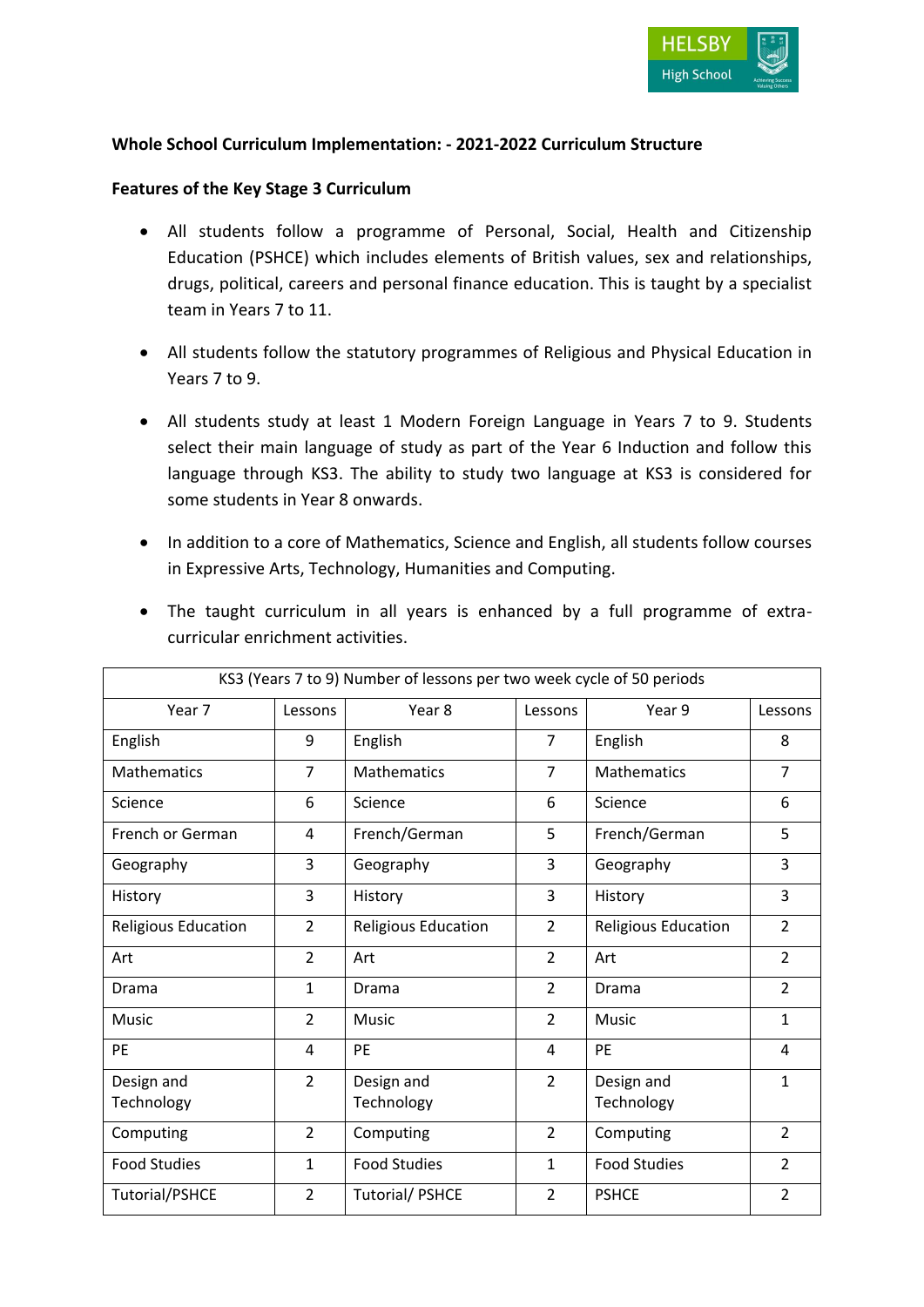# **Features of the Key Stage 4 Curriculum**

- All students follow a programme of Personal, Social, Health and Citizenship Education which includes elements of British values, sex and relationships, drugs, political, religious, careers and personal finance education taught by a specialist team in Year 10 and Year 11.
- All students follow a programme of physical education in Years 10 and 11 for two hours in the 50 period cycle.
- In addition to the core of Mathematics, Science and English, Physical Education, PSHCE and Computing, all students have the opportunity to opt for courses in Expressive Arts, Technology, Computing, Business, Modern Foreign Languages and Humanities.
- In the Key Stage 4 core, some students can opt to study Separate Science GCSE as an alternative to the Combined Science GCSE course.
- The taught curriculum in all years is enhanced by a full programme of extracurricular enrichment activities.

| KS4 (Years 10 and 11) Number of lessons per two week cycle of<br>50 periods |                |                |  |  |
|-----------------------------------------------------------------------------|----------------|----------------|--|--|
| Subject                                                                     | Y10            | Y11            |  |  |
|                                                                             | Lessons        | Lessons        |  |  |
| English                                                                     | 8              | 8              |  |  |
| Mathematics                                                                 | 8              | 8              |  |  |
| Science                                                                     | 9              | 9              |  |  |
| Option 1                                                                    | 5              | 5              |  |  |
| Option 2                                                                    | 5              | 5              |  |  |
| Option 3                                                                    | 5              | 5              |  |  |
| Option 4                                                                    | 5              | 5              |  |  |
| PE                                                                          | $\overline{2}$ | 2              |  |  |
| <b>RE</b>                                                                   | $\mathbf{1}$   | $\mathbf{1}$   |  |  |
| <b>Tutorial/PSHCE</b>                                                       | $\overline{2}$ | $\overline{2}$ |  |  |

NOTE:- The statutory provision for Computing will be delivered in sessions throughout the key stage.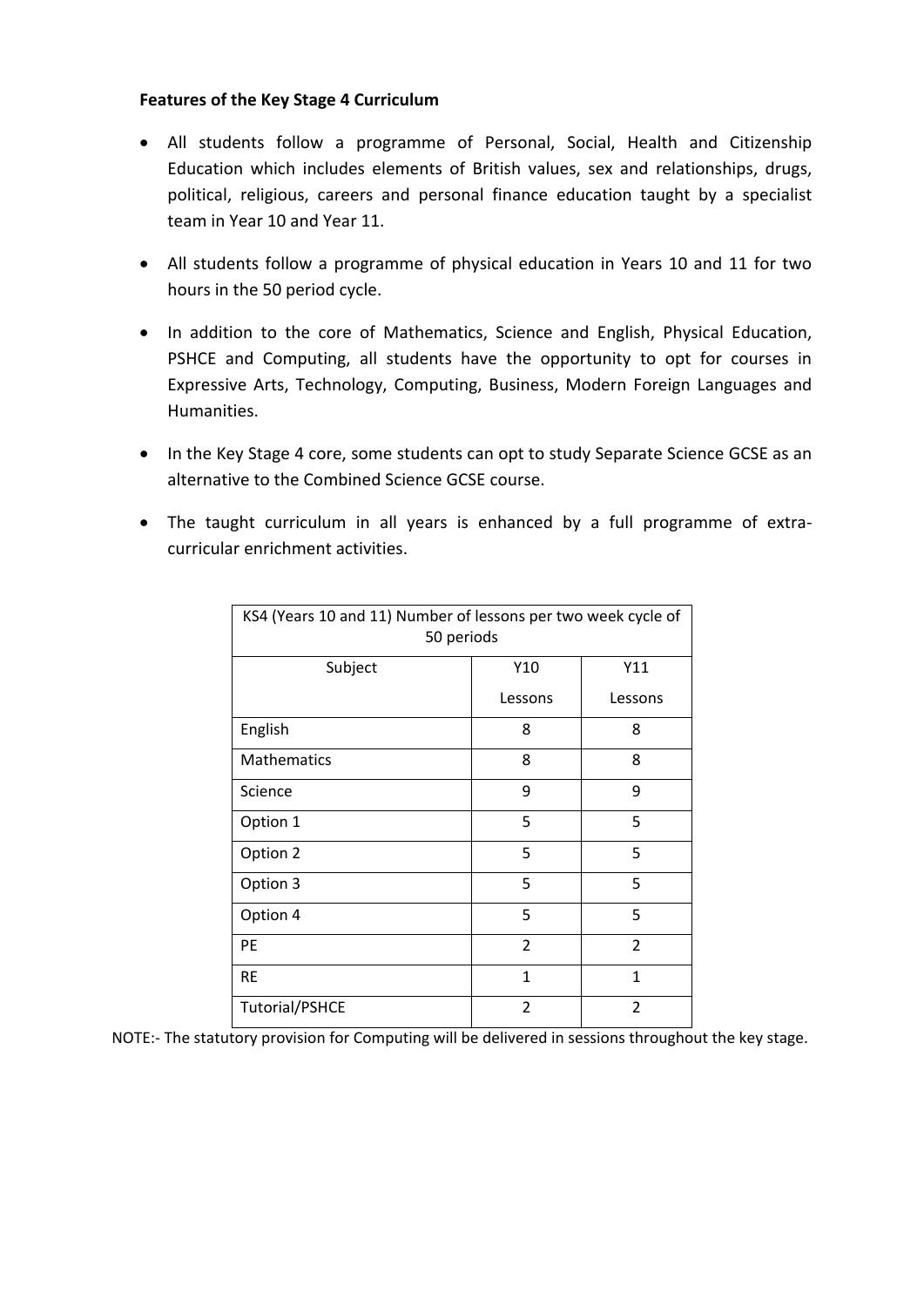|                                                                               | <b>Pathway One</b>                                                                                                                        |                               | <b>Pathway Two</b>                                                               |                                                              |                               |  |
|-------------------------------------------------------------------------------|-------------------------------------------------------------------------------------------------------------------------------------------|-------------------------------|----------------------------------------------------------------------------------|--------------------------------------------------------------|-------------------------------|--|
|                                                                               | <b>Compulsory EBACC</b>                                                                                                                   |                               |                                                                                  | <b>Optional EBACC</b>                                        |                               |  |
| <b>Compulsory</b>                                                             | GCSE's include:                                                                                                                           | Statutory                     |                                                                                  | GCSE's include:                                              | Statutory                     |  |
| <b>Subjects for</b><br><b>Mathematics</b><br>all students<br>English Language |                                                                                                                                           | requirements:<br><b>PSHCE</b> |                                                                                  | <b>Mathematics</b><br>English Language<br>English Literature | requirements:<br><b>PSHCE</b> |  |
|                                                                               | English Literature<br>Science                                                                                                             | <b>PE</b><br>Computing        |                                                                                  | Science                                                      | PE<br>Computing               |  |
| <b>EBACC</b>                                                                  | Choose 2 subjects here:                                                                                                                   |                               |                                                                                  | Choose any 1 subject from this list:                         |                               |  |
| <b>Option</b>                                                                 | 1 language (French or German)                                                                                                             |                               |                                                                                  | French                                                       |                               |  |
|                                                                               | <b>AND</b>                                                                                                                                |                               |                                                                                  | German                                                       |                               |  |
|                                                                               | 1 other subject from History, Geography                                                                                                   |                               |                                                                                  | Geography                                                    |                               |  |
|                                                                               |                                                                                                                                           |                               |                                                                                  | History                                                      |                               |  |
| <b>Free Option</b>                                                            | Choose a further 2 options from the                                                                                                       |                               |                                                                                  | Choose a further 3 options from the Open                     |                               |  |
| <b>Choices</b>                                                                | Open subjects:                                                                                                                            |                               | subjects:                                                                        |                                                              |                               |  |
|                                                                               | Art and Design<br>Design and Technology<br>French<br><b>Enterprise &amp; Marketing</b><br>Geography<br>History<br><b>Music Technology</b> |                               | <b>Business</b>                                                                  | <b>Computer Science</b>                                      |                               |  |
|                                                                               |                                                                                                                                           |                               | <b>Digital Applications</b><br>German<br>Media Studies<br><b>Performing Arts</b> |                                                              | Drama<br>Food & Nutrition     |  |
|                                                                               |                                                                                                                                           |                               |                                                                                  |                                                              |                               |  |
|                                                                               |                                                                                                                                           |                               |                                                                                  |                                                              | <b>Health and Social Care</b> |  |
|                                                                               |                                                                                                                                           |                               |                                                                                  |                                                              | Music                         |  |
|                                                                               |                                                                                                                                           |                               |                                                                                  |                                                              | Photography                   |  |
|                                                                               | <b>Physical Education</b>                                                                                                                 |                               | <b>Religious Studies</b>                                                         |                                                              | Sociology                     |  |
|                                                                               | <b>Sports Studies</b>                                                                                                                     |                               |                                                                                  |                                                              |                               |  |